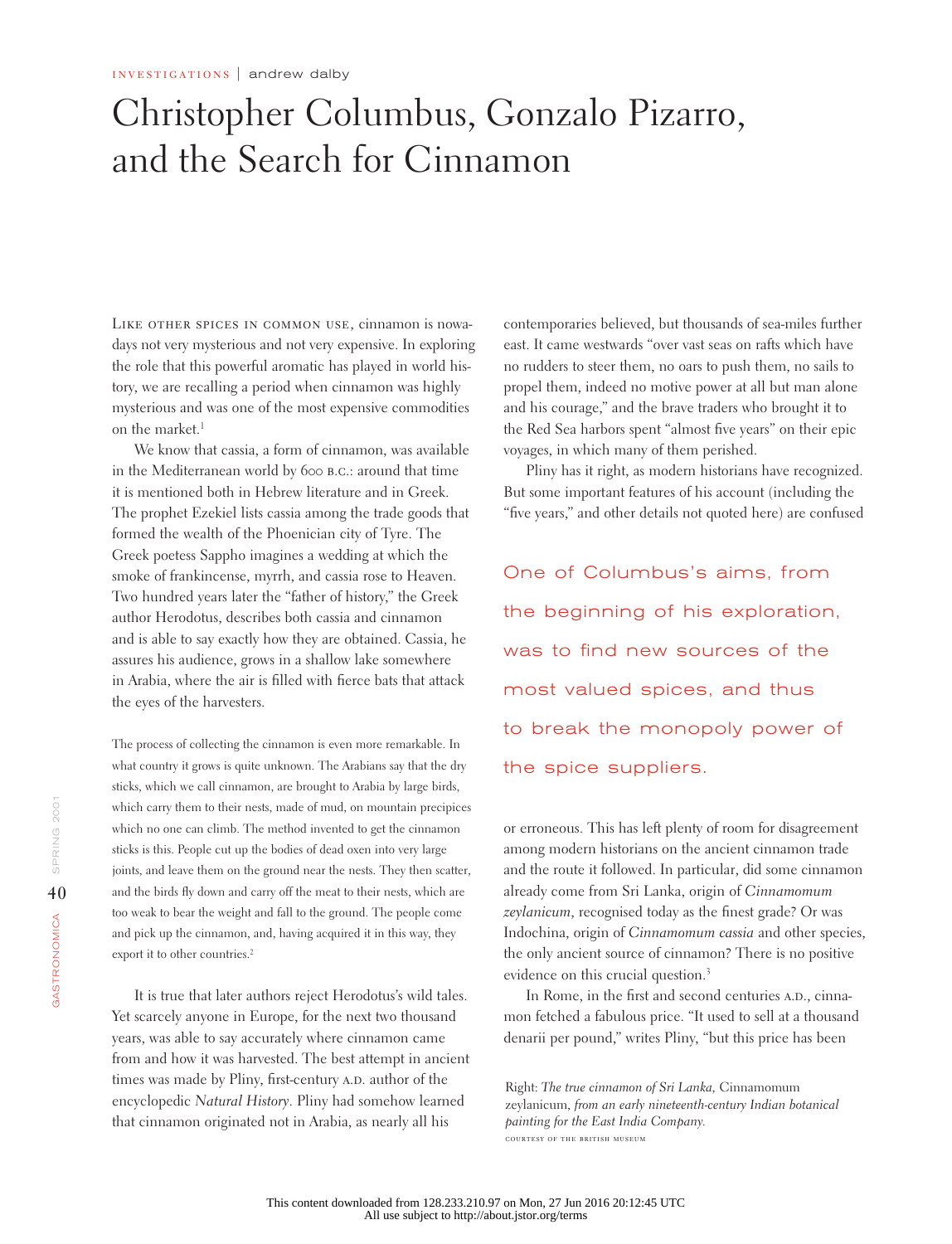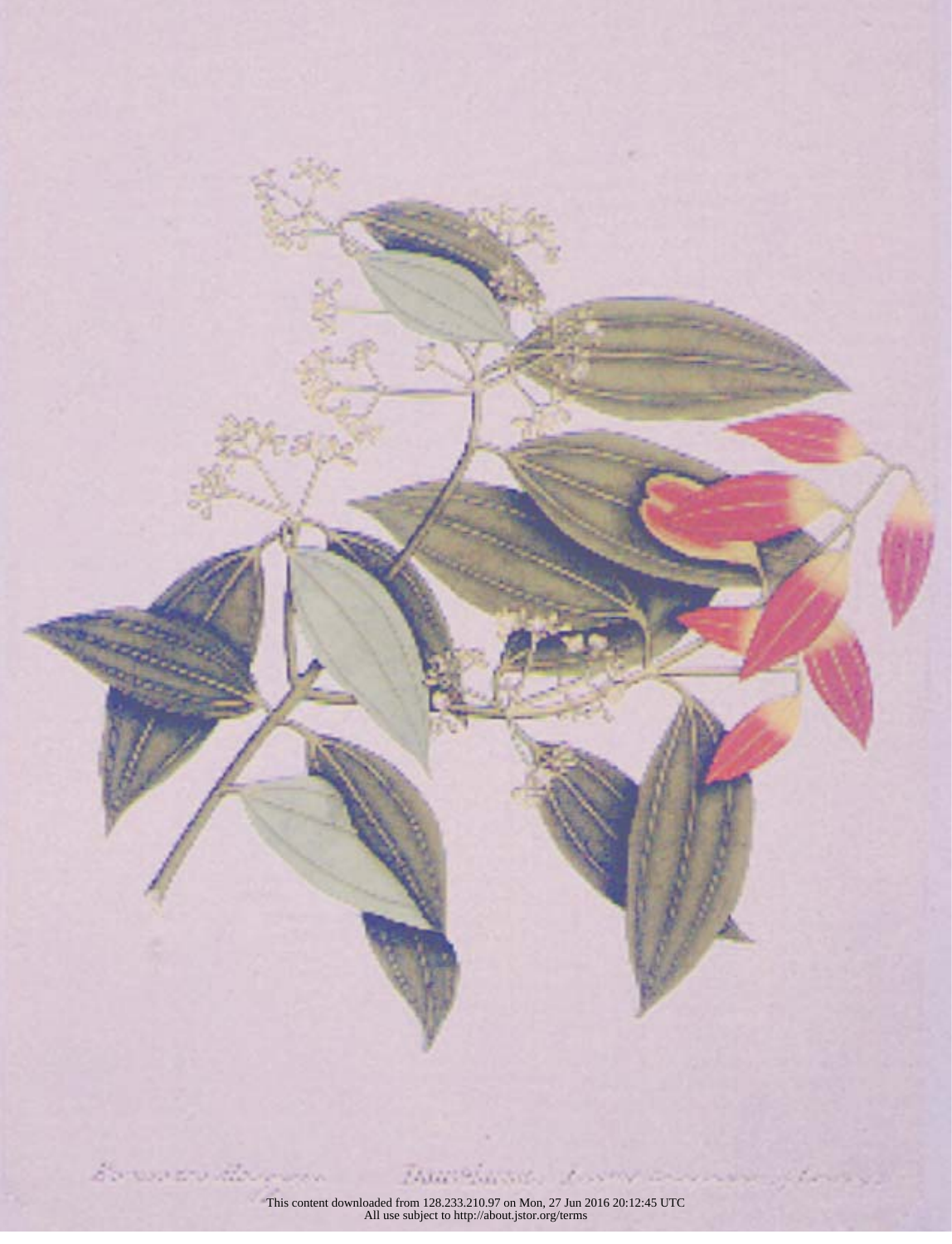*An iguana, which the Caribbean Indians used for food. Oviedo believed that iguana meat was especially harmful to syphilitics. From Gonzalo Fernández de Oviedo y Valdés's* La Historia General y Natural de las Indias*…, 1535.* courtesy of chapin library, williams college

increased to half as much again after angry natives had burnt the cinnamon forests." He gives two examples of how cinnamon, embellished with gold, formed a costly offering in Roman temples. We can see from Pliny's figures that an ounce of cinnamon (the quantity we might buy for kitchen use) would have cost between sixty and a hundred denarii several days' pay for an army centurion, at least a month's pay for a laborer. Galen, who served as Imperial physician a century after Pliny's time, gives a contrasting insight into how greatly cinnamon was prized. He recalls making up a poison antidote for the emperor Marcus Aurelius, using cinnamon that had come in "a box four and a half cubits long, in which was a whole cinnamon tree of the first quality," and tells us that the Imperial pharmacy used to store cinnamon, packed in this form, for many years.<sup>4</sup>

In the ancient West cinnamon was almost too costly to use in food. It is never called for in the Roman recipe book *Apicius.* Like other exotic imports such as rice, sugar, cloves, and ginger, cinnamon found its main use as a medicine. It was additionally used in divine worship, like other heady aromatics such as frankincense and myrrh. Finally, as a favored constituent of perfumes, cinnamon evoked sensuality. "Myrrh, aloeswood, and cinnamon" are the scents with which an adulteress, in the Hebrew book of *Proverbs*, entices her lovers. In a Latin novel a seductive young woman is credited with *inhalatus cinnameus*, "cinnamon breath."5

In medieval Europe cinnamon remained one of the most prized and expensive of spices. By now it was certainly used in food, with close attention to its medicinal qualities.

Classed by the nutritionists as "hot and dry," cinnamon in Byzantine cuisine claimed a prominent place in the winter diet. Byzantine food for January would include "roast lamb served hot, or roast sucking pig, and gravies spiced with pepper, spikenard and cinnamon." In March, the reader of the same dietary manual is instructed, "Your sweet wine should be a spiced wine [*conditum*] including pepper, cinnamon, spikenard and cloves."6 And so it was that such spices as pepper, cinnamon, cloves, and nutmeg held their very high price in Europe down to the fifteenth century. They remained indispensable in medicine. They were in continuous demand as luxury ingredients in foods and perfumes. Buyers had no choice but to pay the price demanded in the ports of the eastern Mediterranean: this was the only possible route by which the products of southern and southeastern Asia could reach Europe.

It is no contradiction that a spice of European origin the mastic of Chios—would figure prominently in Christopher Columbus's thinking whenever he wrote of his hopes and achievements in discovering New World aromatics. The special significance of mastic was that he had himself been privileged to observe its harvesting (so we are assured) and thus to verify how a monopoly supplier was able to impose an inflated price on the world market. In this case the monopoly was held by Columbus's own home city of Genoa, which at that time ruled Chios. Mastic has "till now never been found except in Greece in the island of Xio," writes Columbus in his *Letter on his First Voyage*, "and the Seigneurie of Genoa sells it for whatever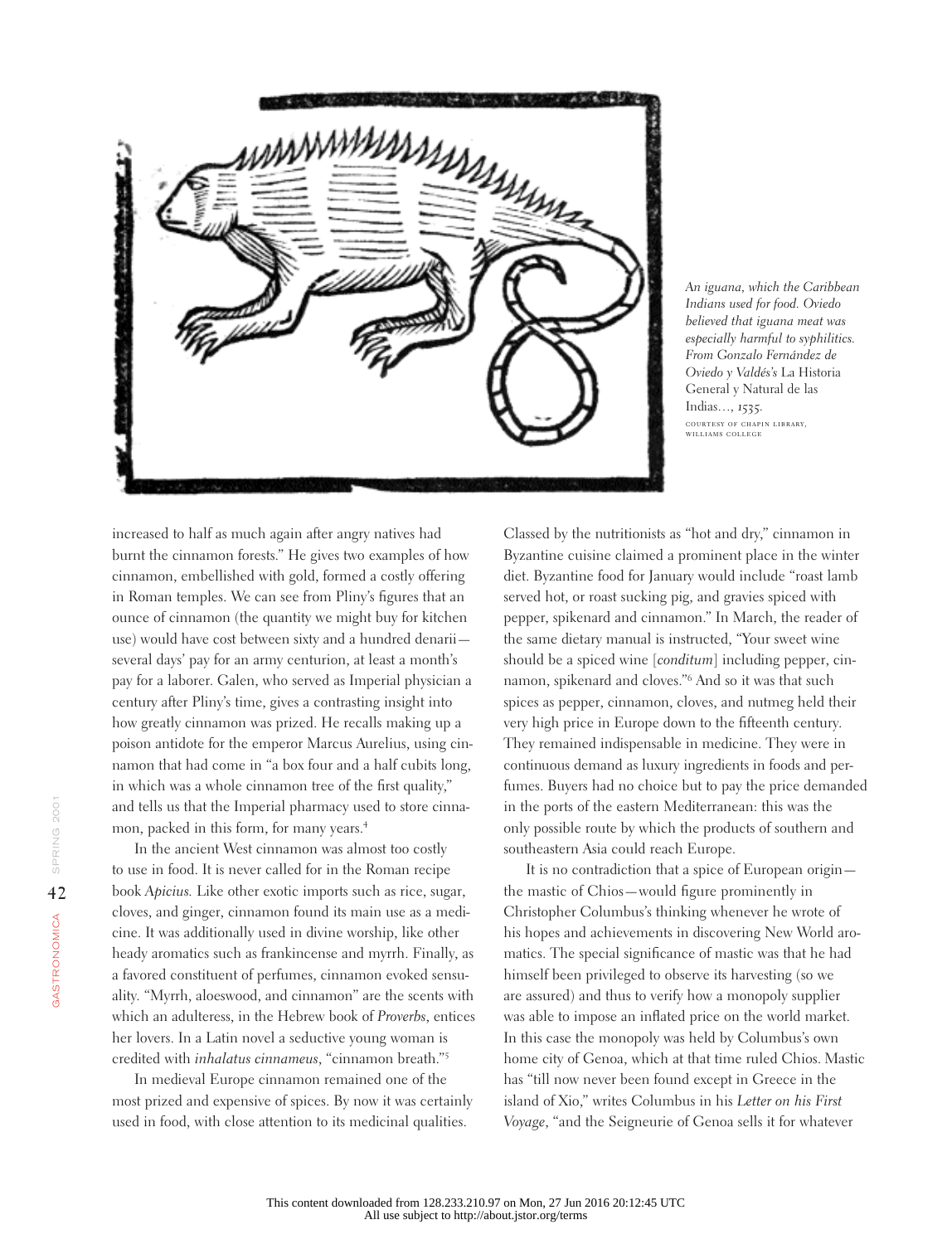price it pleases."7 In this case he knew the whole business, from harvesting to marketing, and he had the insight to apply the analogy to other spices of Asian origin. One of Columbus's aims, from the very beginning of his exploration, was to find new sources of the most valued spices, and thus to break the monopoly power of the spice suppliers.

In his own lifetime Columbus was to achieve less than he hoped, and less than he publicly claimed. "I think that many trees and plants grow here which will be highly valued in Spain for dyes and medicinal spices," he confided to his private log-book, soon after his first landfall in the Bahamas, "but I am sorry to say that I do not recognize them." Meanwhile, the reports of his first voyage spoke confidently of the discovery of mastic, ginger, nutmeg, aloes, rhubarb,

Many species within the botanical family Lauraceae have an aroma reminiscent of cinnamon. This includes several species that are now prized for their aromatic wood, and several with local Spanish and Portuguese names including the word canela 'cinnamon.'

and cinnamon. The mastic tree, we are assured, was "very similar in leaf and fruit to the mastic of Chios, but considerably larger." Dr. Chanca of Seville, a scientific observer on that first voyage, discusses the cinnamon find. "A kind of cinnamon has been found as well," he writes, "though it is true that it is not so fine as the cinnamon we know at home. This may be because we do not know the right season to gather it, or possibly there are better trees elsewhere in the country." In the case of the "cinnamon," what they had actually found was *Canella winterana*, a tree found in Jamaica and Florida and known under names such as wild cinnamon, white cinnamon, and also canella—a significant name since *canela* is the Spanish for "cinnamon." The aromatic part of this species, just as with true cinnamon, is the bark, which has been called "whitewood bark" or "Winter's bark." It is used in perfume sachets and in potpourris; but it was not the valuable prize

that Columbus had been seeking. All of Columbus's other specific claims were fated likewise to be disproved. In spite of this, he set in motion two processes which would eventually destroy the spice monopolies.

The first step was quite a simple one: he planted a sugarcane root in Hispaniola, and it germinated in seven days. Sugar was soon thriving in the Caribbean, and eventually the world price of sugar (for better or worse) collapsed. After similar transplantings, cloves, nutmeg, pepper, and many other spices have gradually spread across the tropical world, and no single nation controls their supply.8

The second step was made when Columbus and his crew noted that a spice unknown to Europeans was in common use among the people of the Caribbean. To quote Chanca again, the natives "use as seasoning a spice called *agi*, with which they also season their fish and birds when they can get them." This *aji*, as the Caribs called it, was one of the *Capsicum* species, most probably *C. chinense*, the "country pepper" of modern Jamaica. Like its relatives, it grew only in the New World. No European had encountered any of them before. The Spaniards were sufficiently adventurous to test the properties of this new spice immediately. They were soon applying to all the *Capsicum* species the significant name of *pimiento de las Indias*, "pepper of the Indies"; the pendulous red fruits look nothing like true pepper, but they confer a similar biting heat to food, and they turned out to be easy to grow in southern Europe. As a result, the European market for long pepper (*Piper longum*, an expensive extra-hot species formerly imported from northern India) was destroyed; and the European price of ordinary black pepper (*P. nigrum*, grown in southern India and Sumatra) fell rapidly, never to recover.<sup>9</sup> Allspice (*Pimenta dioica*) was another Caribbean spice that soon found a secure place on the European market, thus increasing competition and reducing the prices of cloves and nutmeg, whose flavors are conveniently mimicked by allspice.<sup>10</sup>

A third procedure that Columbus set in motion was a good deal more frustrating in its results. He had found scarcely any gold. He also had found none of the famous Old World spices. This does not surprise us, since we know that he was half a world away from the places where they grew. But meanwhile, he had effectively talked up the probability that gold and well-known spices would be discovered; and so, from this point, the search continued under its own momentum. As regards gold, the result is well known. Gold was sucked from the Aztec and Inca empires. It was not enough. In their search for more, Spanish explorers built the myth of the valley of El Dorado, the land of abundant gold. Many died in the attempt to find it.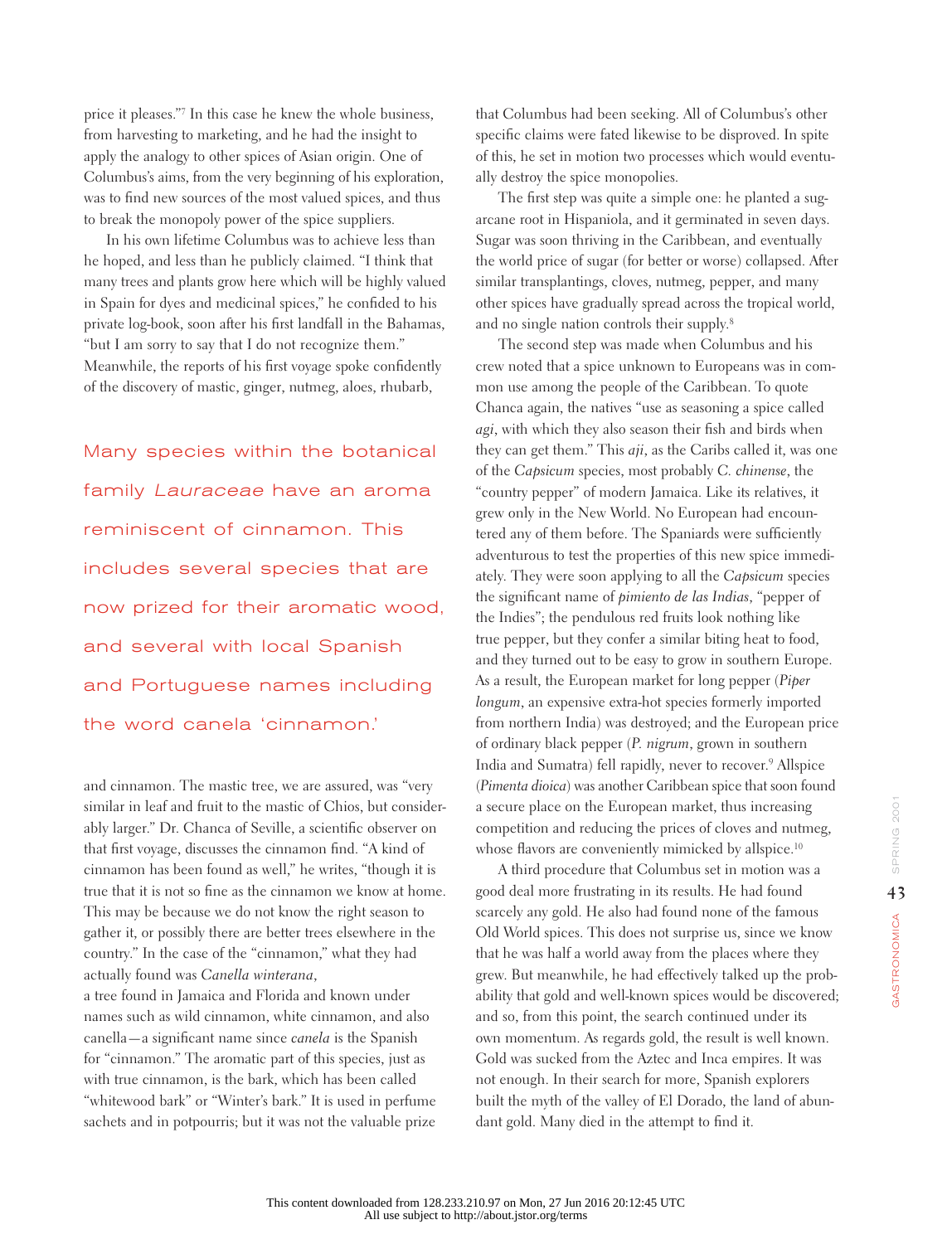

It is less well known that many lives were lost, and a great feat of exploration was performed, in the search for the parallel mirage of La Canela, the Valley of Cinnamon. The fateful expedition was led by Gonzalo Pizarro. The classic statement of the impulse for the search for La Canela is given by the historian of Peru, Garcilaso de la Vega "el Inca," and it takes us to the year 1539, when Francisco Pizarro was establishing his family's power in the ruins of the Inca Empire that he had destroyed.

Pizarro had heard that beyond Quito, and beyond the limits of the land ruled by the Inca kings, there was a large and broad country where cinnamon was produced, and which was therefore called La Canela, the Land of Cinnamon. He thought he would send his brother Gonzalo to conquer it, so that the latter might have as much land to rule as he had himself ... He surrendered the government of Quito to his brother.<sup>11</sup>

Garcilaso was born in that very year 1539; he wrote in old age, in Seville, far from his native Peru. But since his

boyhood had been spent in Gonzalo Pizarro's household, he would have heard the story told more than once—and would have been ready to omit the embarrassing fact that Francisco Pizarro had no authority to share his territory with his brother.

However, Garcilaso's statement leaves something unexplained. By proving to his sponsors' satisfaction that gold and cinnamon, products of immense value, would be found in "the Indies," Columbus had indeed created the general conditions for the development of the myths of El Dorado and La Canela, but he had not placed them on a map; indeed, he was never close to the locations where El Dorado and La Canela were afterwards sought. How, then, did the story arise that the Land of Cinnamon lay, precisely, east of Quito among the mountains of Ecuador? The answer to this question was quite forgotten until the manuscript of Cieza de León's *History of the Wars of New Spain* (written in 1550, only ten years after the fateful events) was at last published in the late nineteenth century.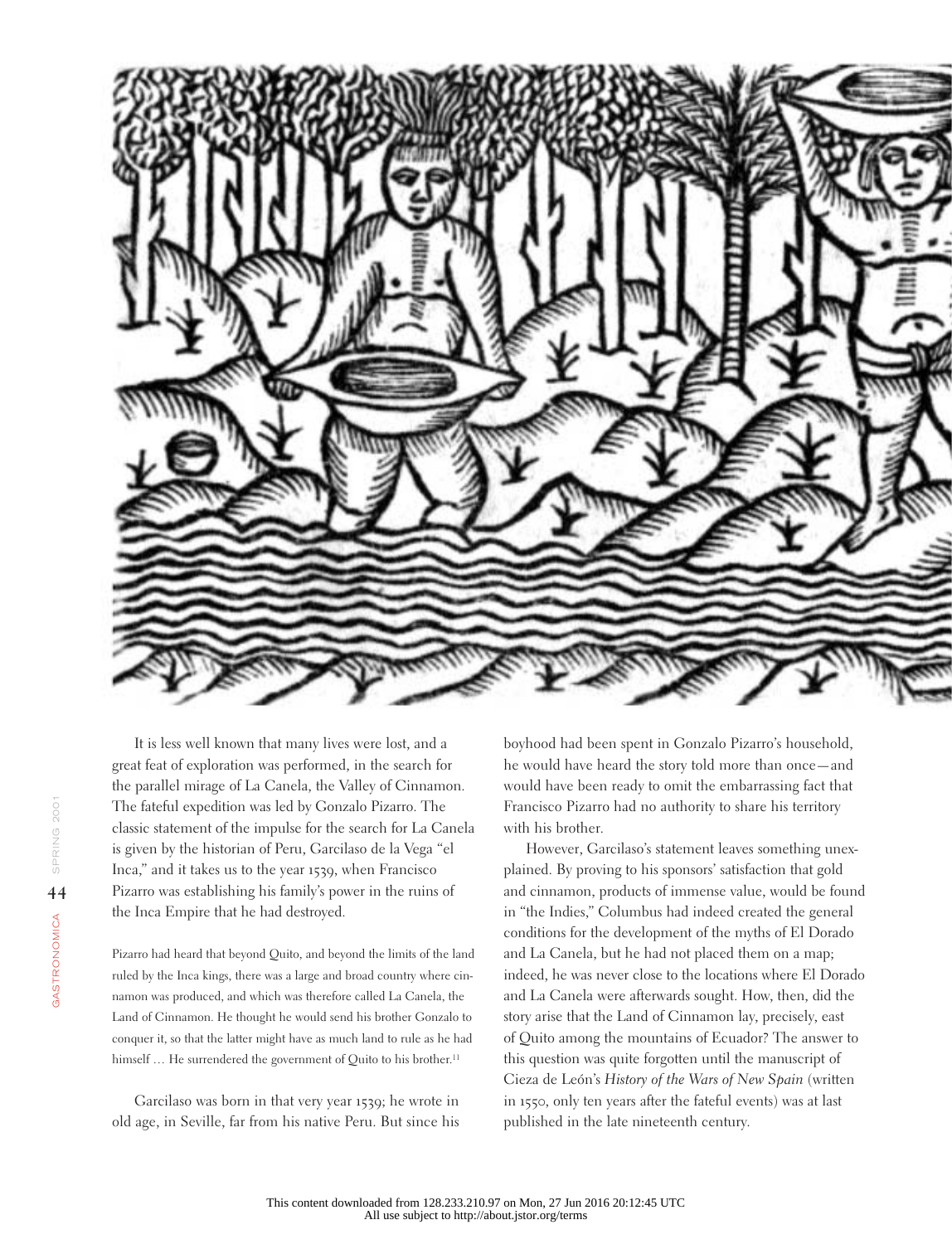

Gonzalo Pizarro set his heart on discovering the Valley of El Dorado … and the Valley called de la Canela, which had been visited, not very long before, by Captain Gonzalo Díaz de Pineda. He, with a number of Spaniards, had been exploring some very high mountains, on whose slopes many Indians had emerged with the aim of preventing their progress. They had killed some Spaniards including a priest, and they had made some big defensive walls and ditches. After several days' further advance Pineda came to los Quijos and the Valley of the Cinnamon, and then returned to Quito without being able to explore it all. But they had noted that the Indians told them that if they went further they would find big settled provinces in flat country, full of many Indians who had great wealth, because they were all decorated with coins and golden jewels, and there were no hills or mountains there.12

Pineda himself was to act as guide on the first stages of Gonzalo's expedition. Further details of La Canela were compiled sixty years later by Garcilaso de la Vega.

*Raised-bed gardening among the Arawak Indians. From Gonzalo Fernández de Oviedo y Valdés's* La Historia General y Natural de las Indias*…, 1535.* courtesy of chapin library, williams college

In this province of Sumaco, which is on the equator or near it, grew the trees called cinnamon of which the Spaniards were in search. They are very tall and have big leaves like laurels; the fruit consists of bunches of small fruit growing in husks like acorns. And though the tree and its leaves, roots and bark all smell and taste of cinnamon, these husks are the true spice. A great many such trees grow wild and produce fruit, but it is not so good as that obtained from trees planted and tended by the Indians, who trade in it with their neighbours, though not with those of Peru. These latter have never wanted any other spices but their chillies.<sup>13</sup>

We must now deconstruct these two descriptions of La Canela, privileged as we are with the knowledge that there is not, and never was, any cultivation of such a tree in Ecuador or western Brazil. Garcilaso's text is to be taken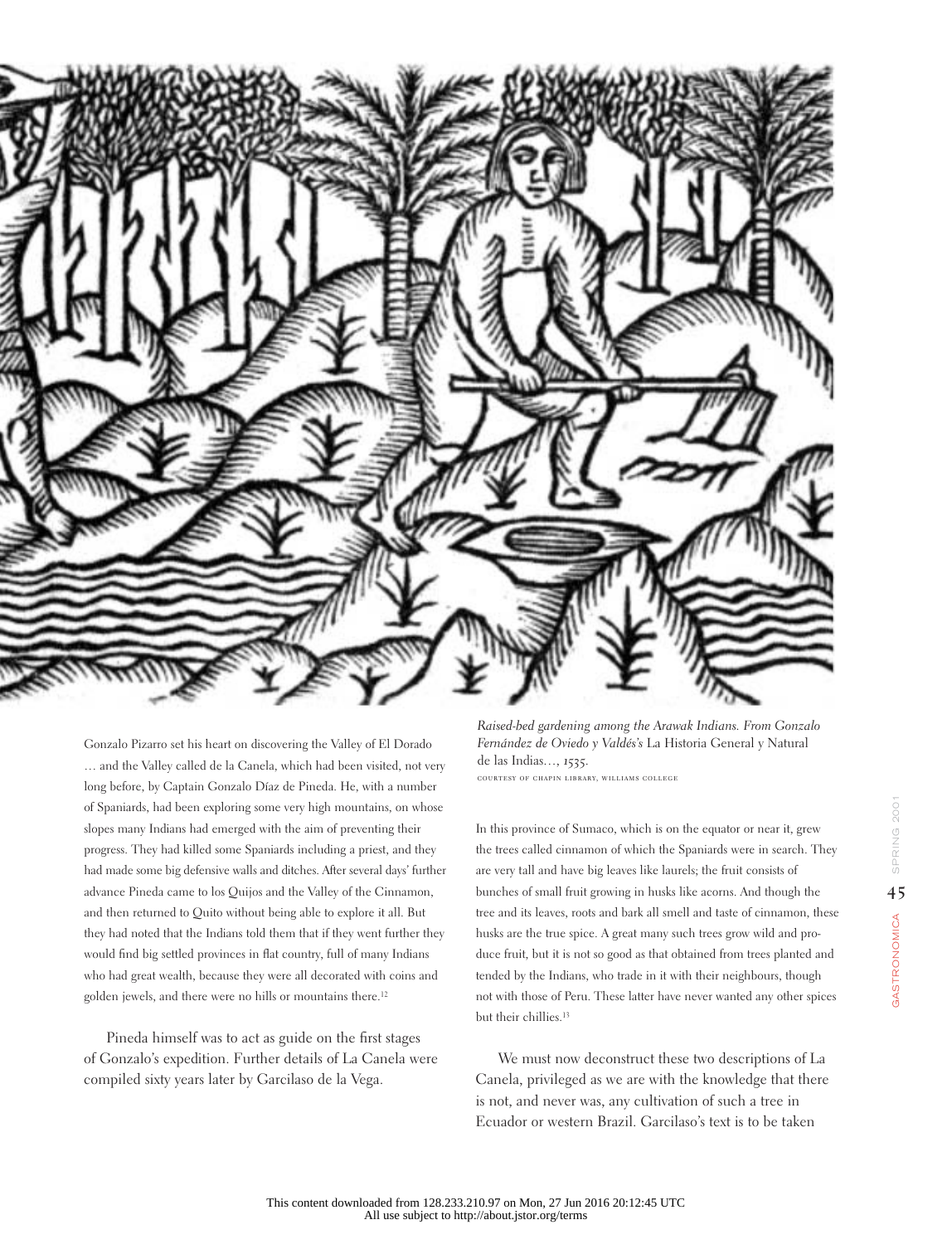first. As a native of Peru and son of an Inca princess, he had been in an excellent position to find out about the Inca administration in its last years. He also has a way of embroidering a story. The last two sentences of the extract quoted here allow us to read between the lines that he himself, like his fellow Peruvians, had never personally encountered the supposed cinnamon, and that it had not been of interest as tribute to the Incas. The casual mention of a local trade in "cinnamon," never hinted at by any other observer, is to be classed as one of Garcilaso's embroideries. Yet he appears sublimely confident of his detailed description of the tree; confident also that there were both wild and cultivated stands of it, and that the wild ones were not so good as the cultivated ones. At this stage I propose a hypothesis: these details of Garcilaso's description originated with Pineda; they were told to Garcilaso by Gonzalo Pizarro, who had been told them by Pineda himself.

Cieza de León's text is to be examined next. The telling details here are that Pineda, though he "came to the Valley of the Cinnamon," was not able to explore it; and that he was told by Indians of rich, settled provinces in flat country further on. We cannot suppose that Pineda was a reckless liar, since he was prepared to retrace his steps in Gonzalo Pizarro's company. I propose, therefore, as a further hypothesis, that Pineda really found wild trees that had an aroma of cinnamon, somewhere in the upper Cuca valley (the "province of los Quijos"); that he asked local people if there were more and better such trees to be found; that he understood from their replies (doubtless in some language unknown to him) that there were, and that there was cultivated land downriver. The fact that, according to those who reported his statements, he "came to the Valley of the Cinnamon," need not be pressed into a claim that he saw, or asserted that he had seen, the cultivated cinnamon trees.

What were the wild trees that Pineda found? Many species within the botanical family *Lauraceae* have an aroma reminiscent of cinnamon.14 In the South American context the likeliest identification will be a tree of genus *Ocotea*. This includes several species that are now prized for their aromatic wood, and several with local Spanish and Portuguese names including the word *canela* 'cinnamon.' Duke and Vasquez's *Amazonian Ethnobotanical Dictionary* lists, among other species, *O. aciphylla* with local names *Canela muena, moena nigra*; also *O. fragrantissima*, with local name *Anis muena* implying an aroma of anise. The wood of both these species is used for furniture. Umberto Quattrochi's *CRC World Dictionary of Plant Names* lists twenty species of genus *Ocotea*. Among those native to Brazil are *O. pretiosa*, with local names including *canela-*

*sassafrás, canela-funcho, canela parda*; and *O. sassafras*, economically significant as the source of Brazilian sassafras oil, with local names including *canela-sassafrás, canela-funcho*. <sup>15</sup> *Funcho* in these names implies an aroma of fennel. It remains to be clarified which of these or other species is found furthest west, in eastern Ecuador;<sup>16</sup> but the fact that several similar species exist, with varying geographical ranges and varying aromatic qualities, explains the information evidently given to Pineda that better species existed than the one he saw.

The information was, in basis, true. All we can say is that Pineda, or his informants, or those who heard his story, gave it undue weight, and they mistakenly linked it with the

It is less well known that many lives were lost, and a great feat of exploration was performed, in the search for the mirage of La Canela, the Valley of Cinnamon. The fateful expedition was led by Gonzalo Pizarro.

information—likewise true—that cultivated lands existed in the vast flat country (which we know as the Amazon basin) that lay east of the mountains. People there grew cassava, maize, and yams,<sup>17</sup> not "cinnamon" trees.

For a further, totally misleading, piece of information Gonzalo Pizarro would have no one but himself to blame. In the first few weeks of his expedition the route followed by Pineda was, naturally, retraced, and a forest of wild "cinnamon" trees, just such as those Pineda had found, was rediscovered. Here Pizarro and his followers captured some Indians and demanded to know the way to the valley, where more of these trees grew, and the flat country beyond, where there were rich, settled kingdoms. The Indians' response was that they knew nothing about any of that. Pizarro, assuming that he was being deceived, had the Indians tortured to extract the truth. Having no satisfactory information to give, several Indians died under torture, while others were thrown to Pizarro's hunting dogs. The Spaniards soon afterwards encountered another Indian headman, who assured them that the valley and the wealthy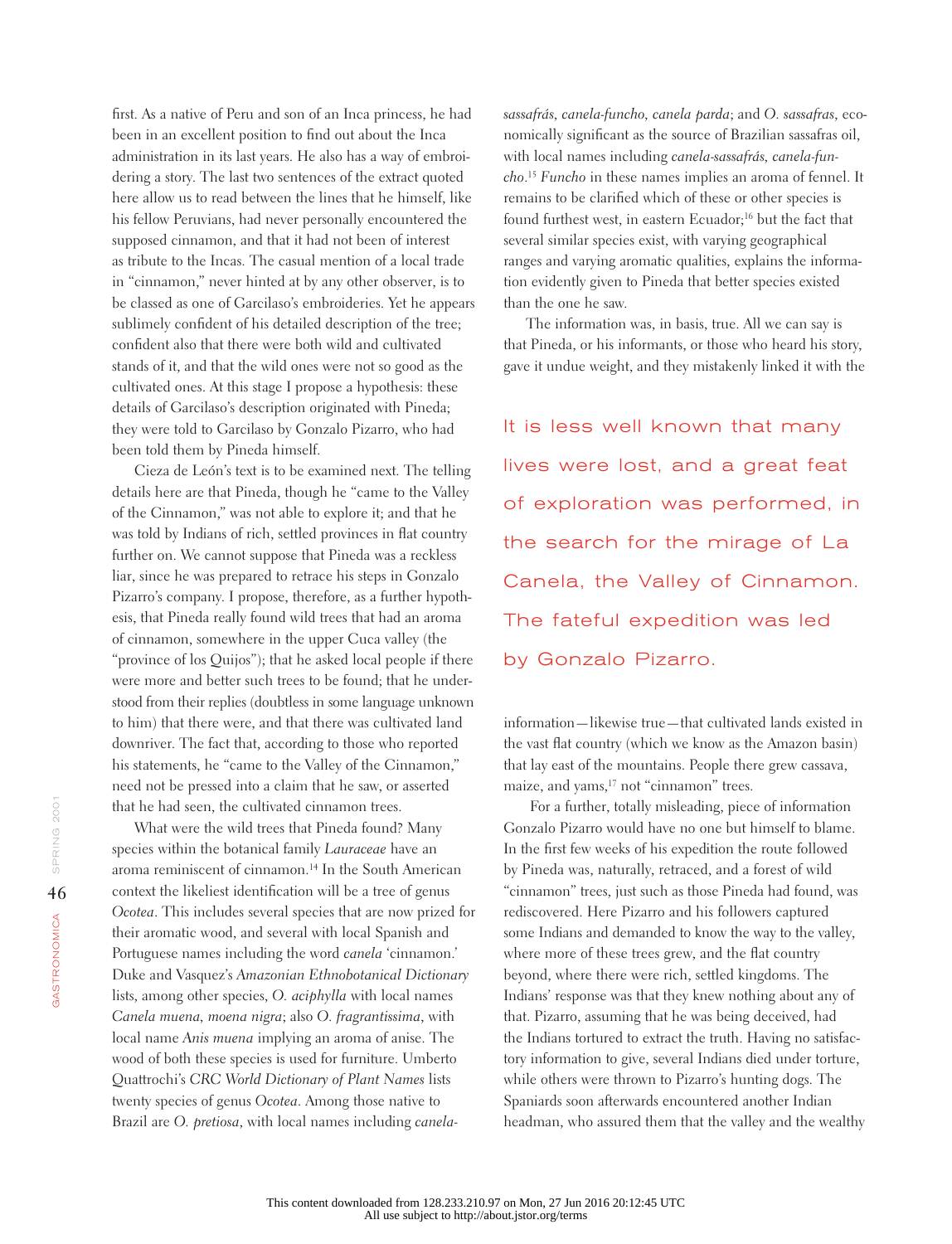country really existed some way further on. This helpful informant was forced to accompany the party, eventually escaping, somewhere on the banks of the river Napo, after giving the assurance that the rich province was only ten more days' journey downriver. The full story of the intelligence-gathering is given by Cieza de León. It possibly never occurred to Pizarro, even afterwards, that the headman kept up a supply of comforting information because he had heard what had happened at the previous village and wanted to avoid his neighbors' fate; Garcilaso de la Vega, probably basing his narrative on what he heard at Gonzalo's fireside, and still convinced that La Canela existed somewhere, is unable to explain why this and other Indian informants failed to guide the expedition towards its goal.<sup>18</sup>

Francisco Pizarro's grant of the governorship of Quito, "so that the inhabitants of this city would give him all necessary help, since it was to be the starting point of the expedition," did indeed allow Gonzalo to dedicate impressive resources to the search for the Valley of Cinnamon.<sup>19</sup> Garcilaso enumerates the company thus:

Gonzalo raised more than 200 soldiers in Cuzco, 100 horse and the rest on foot: he spent over 60,000 ducats on them. He marched the 500 miles to Quito … and, installed as governor, began to make ready what was necessary for his expedition. He raised more than 100 more soldiers, making 340 in all, 140 horse and the rest on foot. He was accompanied by more than 4,000 friendly Indians carrying his arms and supplies, and such requisites as iron, axes, hatchets, hemp ropes and cables, and nails, against any emergencies. They also drove a herd of about 4,000 stock, consisting of pigs and Peruvian sheep, which also helped to carry part of the munitions and baggage.<sup>20</sup>

Other accounts make the party even larger. To quote W. H. Prescott's narrative, "Historians differ as to the number of Gonzalo's forces, of his men, his horses, and his hogs. The last, according to Herrera, amounted to no less than 5000: a goodly supply of bacon for so small a troop, since the Indians, doubtless, lived on parched corn, *coca*, which usually formed their only support on the longest journeys." Cieza de León, whose narrative was still in manuscript in Prescott's day, bids even higher with six thousand pigs. Whatever the precise figure, the supply of pork for the province of Quito was left severely depleted: its farmers regularly kept a total of no more than ten to twelve thousand pigs. Garcilaso's "Peruvian sheep" are of course llamas; the *coca* mentioned by Prescott is not "parched corn," as he supposed, but the intoxicating leaf of *Erythroxylum coca*. 21

With this vast entourage Gonzalo Pizarro set out from Quito on Christmas Day, 1539. This paper will not recount

the terrible story of his expedition, though indeed it deserves retelling in full detail. Whether or not 4,340 is the true number of the people who set out from Quito, as stated by Garcilaso above, it is certainly true that only eighty staggered back to Quito, fully two-and-a-half years later, hungry, barefoot, and almost naked. The pigs, horses, and dogs had long since been eaten. Apart from the stands of wild *Ocotea* trees encountered in the early weeks of the expedition, no cinnamon at all had been found. After more than a year of slow progress eastwards (and after dispatching a river-borne party under Francisco de Orellana, as explained below), Gonzalo and his remaining followers had penetrated far enough into the Amazonian rain forest to find "settled country," where yams had been planted and left to mature. It was lucky for them that they did, or all might have starved. Gonzalo Pizarro was, perhaps, intelligent enough finally to realize that these plantations represented the "rich provinces" that had been described or imagined in earlier encounters with Indian informants. Whether he realized that fact or not, as soon as all possible food value had been extracted from the yams he did in fact turn back and lead his shrunken party up river and across the Andes towards Quito.<sup>22</sup>

Once having entered the mountains and jungles beyond the frontier of former Inca government, the problems faced by his expedition had indeed become almost insurmountable. Incessant rain rotted the clothes on their backs; an earthquake swallowed up a village of five hundred houses beside which they were encamped; their path was blocked by an enormous waterfall—twelve hundred feet high according to one source, twelve times that according to another—whose roar was audible eighteen miles away; downriver from the waterfall they crossed a rocky gorge of frightening depth by means of a tree trunk from which only one Spaniard fell to his death. If further research should show that these stories are all true, they will nowhere be found better told than by Garcilaso and by Prescott, who, like his Inca predecessor, has a gift for embroidery.

Because of the increasing difficulty of making a way through the forests alongside the river Cuca, and the Napo into which it flowed, Gonzalo Pizarro determined to build a brigantine. This vessel was at first used to ferry the party from bank to bank and to help in foraging for food, which was now in short supply. The work was delegated to one of his lieutenants, Francisco de Orellana.

It must be explained at the outset that Captain Francisco de Orellana was governor of [Guayaquil and Puerto Viejo]. At that time there was much discussion of a certain land where there was cinnamon. He determined to search for this cinnamon in His Majesty's service, and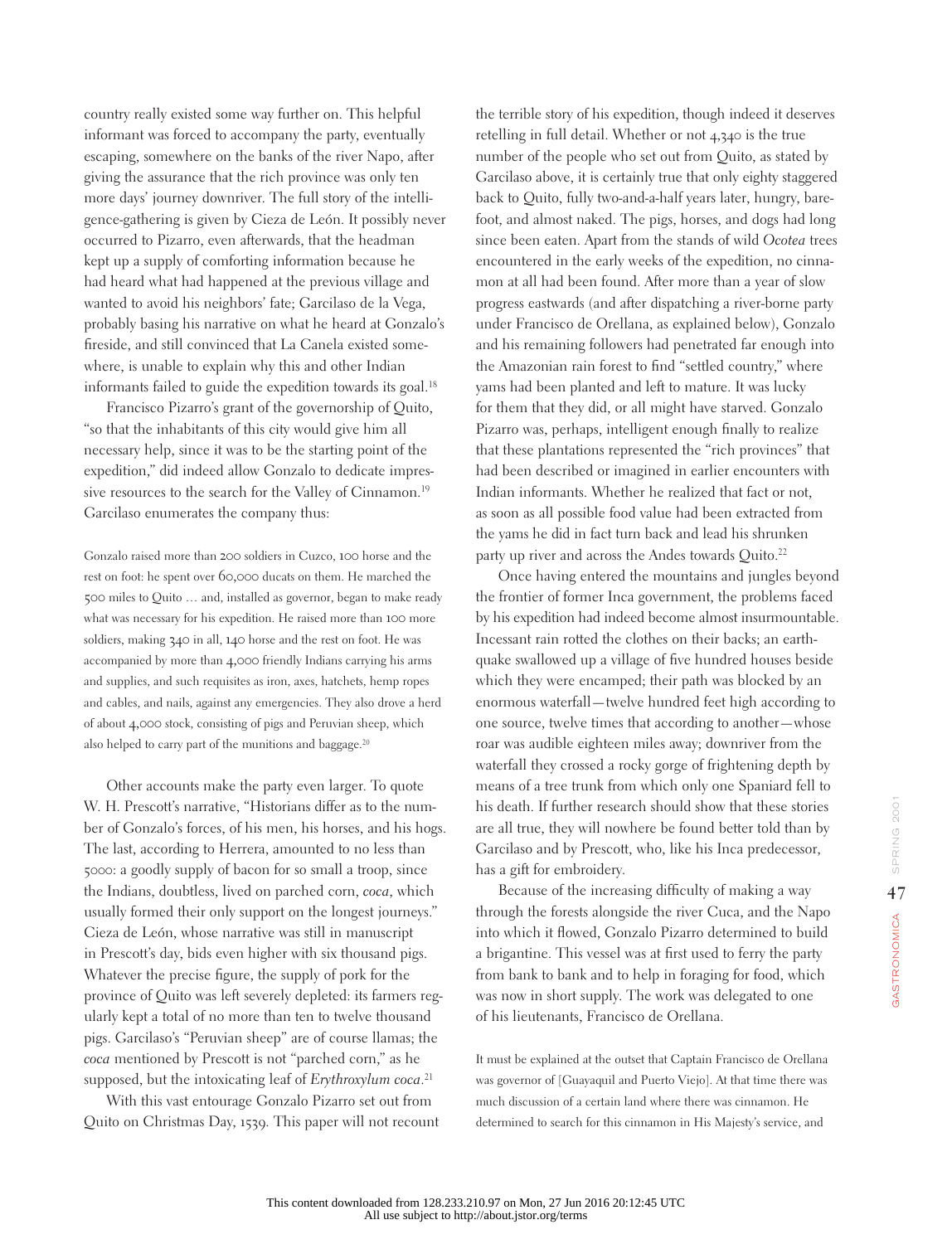was aware that [Francisco] had given Gonzalo Pizarro the position of Governor of Quito (including the towns of which Orellana himself had charge) so that Gonzalo might go in search of it. Orellana went to Quito, met the Governor, handed over his territory to him, and said that in His Majesty's service he wished to go on the expedition, himself and his friends, using his own wealth.23

The existence of the brigantine appeared providential when, in late December 1540, the trusted Indian headman, mentioned above, finally made his escape. Orellana and fifty-seven other Spaniards were embarked in the vessel with instructions to sail downriver, find the rich province that was only ten days' journey away, and bring back supplies. Orellana and Pizarro differed (in their later recriminations) as to what was to be done should no supplies be found. In a six-hundred-mile voyage downriver, no village, and certainly no rich province, was discovered; and since Orellana himself was left without sufficient food to make the much more exhausting return journey against the current, he had no choice but to continue. So, at least, we are told by a participant in his voyage, Friar Gaspar de Carvajal, whose *Exploration of the Famous River of the Amazons* is the primary source for these events.

It is a fact, at any rate, that the voyage did continue. Noticeably more sensitive in his approach to American natives than the brutal Gonzalo Pizarro, Orellana (according to the faithful Friar) impressed the local people he met, at least in the first stages of the voyage, by his ability to speak their language—a most unexpected assertion which demands some explaining.24 It is difficult to place on a map the successive adventures met with by Orellana and his crew; it is none too clear, for example, at what precise date they entered the greatest river in the world, the river which it was their destiny to explore. And many travellers, after their time, have attempted without success to find the nation of warrior women of whom Orellana heard so many reports, and who were said to have been directing the ambush in which Carvajal lost an eye. Although the warrior women have never yet been found, the name that Carvajal first applied to the river in their honor, *Rio de las Amazonas*, "River of the Amazons," is the one by which it has been known ever since.

By contrast, Carvajal's description of the confluence of the Amazon and the Rio Negro ("Black River"), which he was again the first to name, is accurate and unmistakable.<sup>25</sup> There is a good deal still to be learned from his narrative. "I wish readers to know," he observes in conclusion, "that all the people we met on this river, as I have set out above, were intelligent, vigorous and skillful, as is clear not only

from the practical things they made but also from their remarkable drawings and excellent coloured paintings." Carvajal's story serves as a reminder that Spaniards, when unaccompanied by herds of pigs, were able to "eat what the Indians had prepared for themselves, and drink the Indian brews." As Orellana's party reached the mouth of the Amazon and their supplies began once more to give out, they, like Gonzalo's party far away, learned to prepare cassava for food, and tasted yams ("some roots that they call *iname*"). While coasting Guyana, for some days they had nothing to eat but hog plums (*Spondias lutea*: "fruits rather like plums, which are called *hogos*"). And on an earlier page of his narrative Carvajal is the very first European writer to hint at the Amazon rain forest's wealth in medicinal herbs and in fruits, naming among the latter avocados, pineapples, and guavas.<sup>26</sup>

So it was that the mirage of the Land of Cinnamon led Gonzalo Pizarro into two years of fruitless wanderings in the Ecuadorian jungles—and led Francisco de Orellana to begin the exploration of the world's greatest reservoir of edible and medicinal plant species.

## notes

1. For more information and references on the early and medieval history of cinnamon, see Andrew Dalby, *Dangerous Tastes: The Spice Trade in World History* (Berkeley: University of California Press; London: British Museum Press, 2000), 36–42; Andrew Dalby, *Empire of Pleasures: Luxury and Indulgence in the Roman World* (London and New York: Routledge, 2000), 198–9.

Quotations from Columbus (Cristóbal Colón) and Chanca in this paper are based on *The Four Voyages of Christopher Columbus*, trans. J.M. Cohen (Harmondsworth: Penguin, 1969). Quotations from Garcilaso are based on Garcilaso de la Vega, el Inca, *Royal Commentaries of the Incas and General History of Peru*, trans. Harold V. Livermore (Austin: University of Texas Press, 1966). References to the Bible, Herodotus, Pliny, and Apuleius cite the standard book, chapter, and verse numbers of those texts. References to Fernando Colombo, Pedro de Cieza de León, and Toribio de Ortiguera cite the chapter numbers of their works.

2. Ezekiel 27.13–33; Sappho fragment 44 in *Poetarum Lesbiorum fragmenta*, ed. E. Lobel and D. Page (Oxford: Clarendon Press, 1968); Herodotus, *Histories* 3.110–111.

3. Pliny, *Natural History* 12.87–88. See J.I. Miller, *The Spice Trade of the Roman Empire* (Oxford: Clarendon Press, 1969), 153–172; L. Casson, *Ancient Trade and Society* (Detroit: Wayne State University Press, 1984), 225–246; Waruno Mahdi, "The dispersal of Austronesian boat forms in the Indian Ocean," in *Archaeology and Language*, ed. Roger Blench and Matthew Spriggs (London: Routledge, 1997–9), vol. 3, 144–179.

4. Pliny, *Natural History* 12.93; Galen, *On Antidotes* (*Galeni opera omnia*, ed. C.G. Kuhn [Leipzig, 1821–33]), vol. 14, 63–65.

5. *Proverbs* 7.17–18; Apuleius, *Metamorphoses* 2.10.

6. John Russell, *Book of Nurture*, line 136, in *Early English Meals and Manners,* ed. Frederick J. Furnivall (London: Trübner, 1868), 10; Hierophilus the Sophist, *Dietary Calendar*. The latter text is translated in Andrew Dalby, *Flavours of Byzantium* (Totnes, Devon: Prospect Books, forthcoming).

7. Fernando Colombo, *Histories* 4 (see *The Life of the Admiral Christopher Columbus by his Son Ferdinand*, trans. Benjamin Keen (New Brunswick, nj: Rutgers University Press, 1958), 11; Cristóbal Colón, *Letter on the Results of his First Voyage.* See Andrew Dalby, "Mastic for Beginners," *Petits Propos Culinaires* 65 (2000), 38–45.